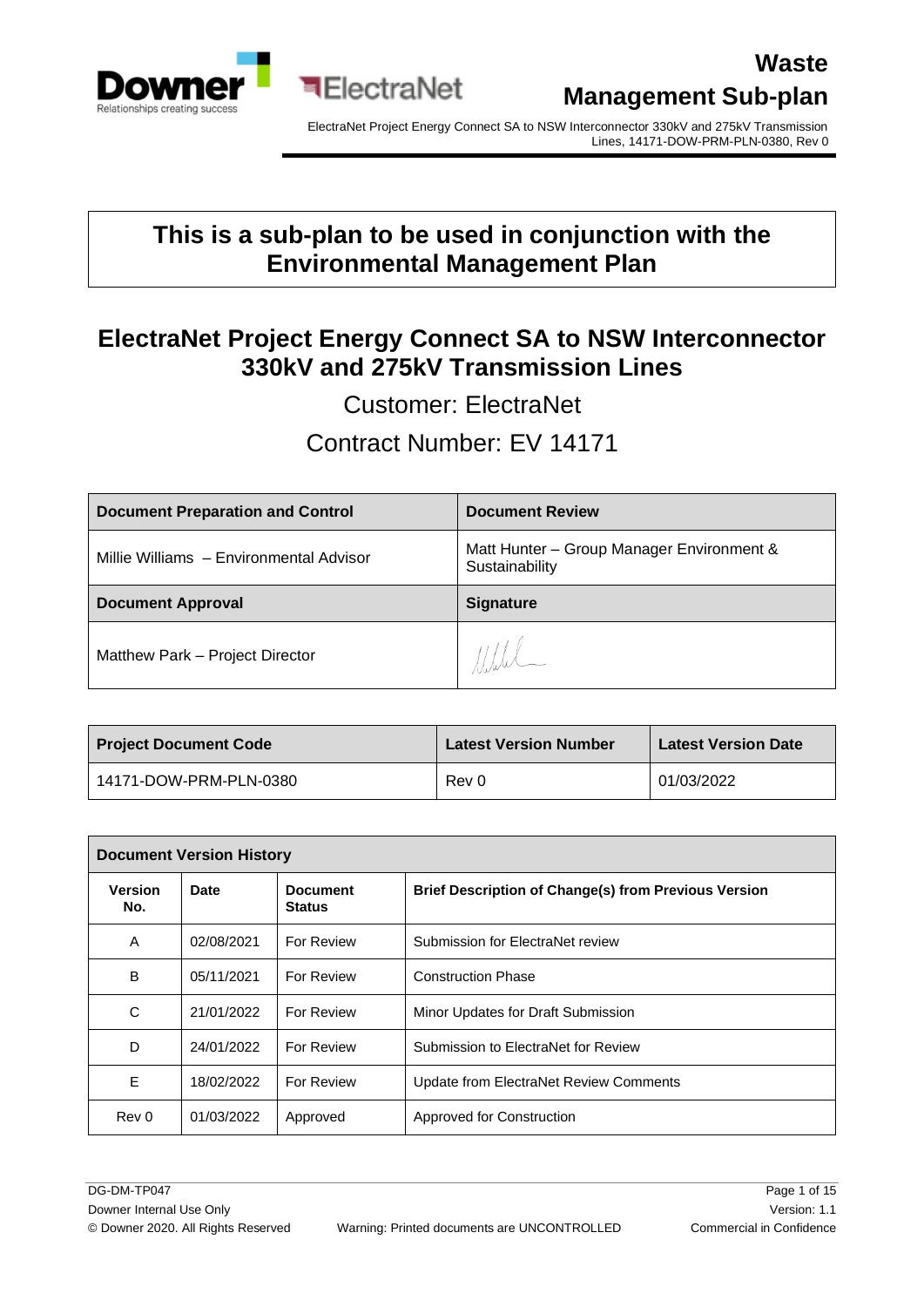

ElectraNet Project Energy Connect SA to NSW Interconnector 330kV and 275kV Transmission<br>Lines, 14171-DOW-PRM-PLN-0380, Rev 0

# **TABLE OF CONTENTS**

**ElectraNet** 

| 1              |       |  |
|----------------|-------|--|
| 2              |       |  |
| 3              |       |  |
| 4              |       |  |
|                | 4.1   |  |
|                | 4.2   |  |
|                | 4.3   |  |
|                | 4.4   |  |
| 5              |       |  |
| 6              |       |  |
|                | 6.1   |  |
|                | 6.2   |  |
| $\overline{7}$ |       |  |
| 8              |       |  |
|                | 8.1   |  |
|                | 8.2   |  |
|                | 8.2.1 |  |
|                | 8.2.2 |  |
|                | 8.2.3 |  |
|                | 8.3   |  |
|                | 8.4   |  |
|                | 8.4.1 |  |
|                | 8.5   |  |
|                | 8.6   |  |
|                | 8.7   |  |
| 9              |       |  |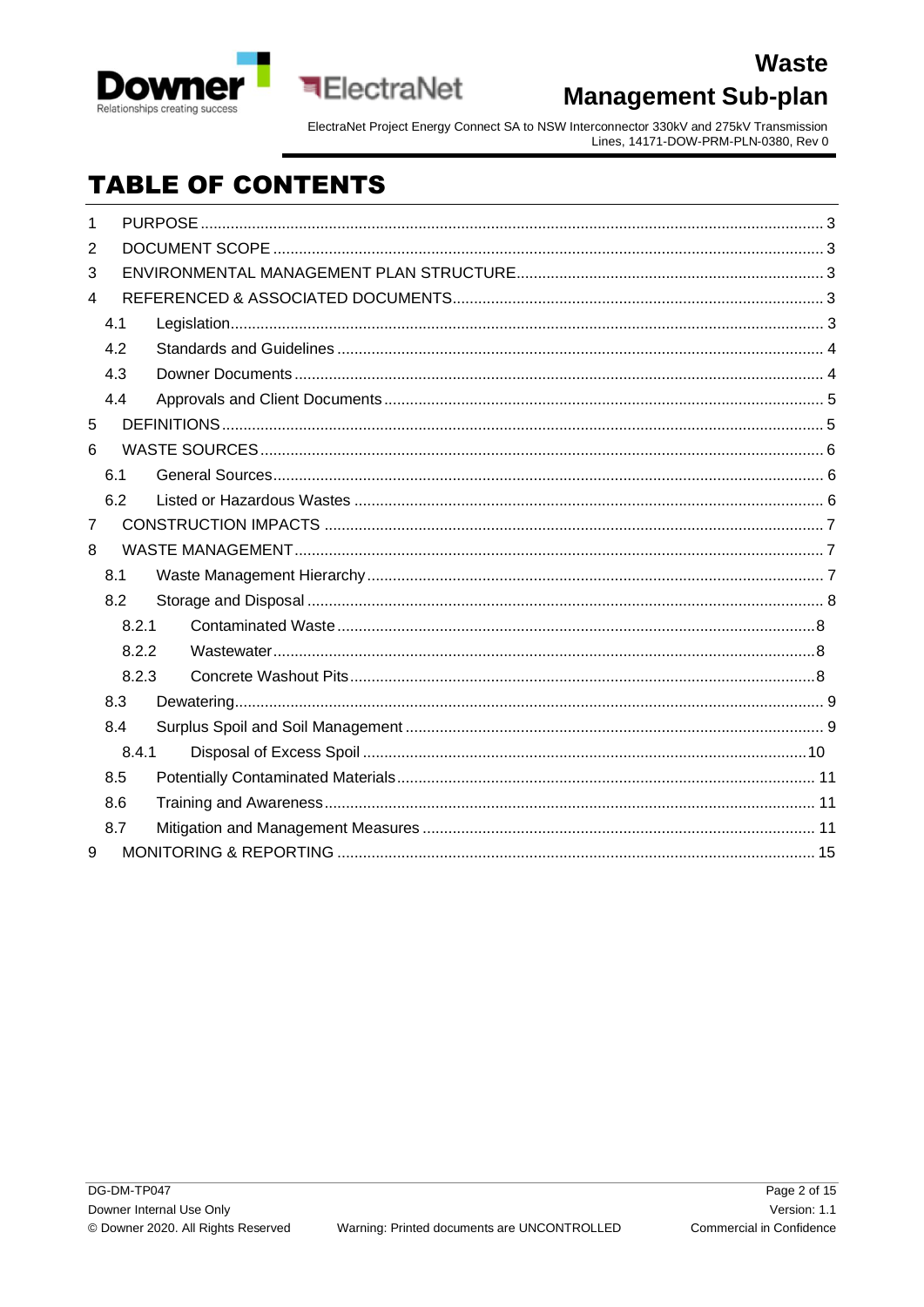

ElectraNet Project Energy Connect SA to NSW Interconnector 330kV and 275kV Transmission Lines, 14171-DOW-PRM-PLN-0380, Rev 0

# <span id="page-2-0"></span>1 PURPOSE

The purpose of this sub-plan is to describe how waste will be managed throughout the duration of the project. Works will be implemented in accordance with the management measures and strategies contained in this sub-plan.

# <span id="page-2-1"></span>2 DOCUMENT SCOPE

The scope of this plan applies to all Downer workers for ElectraNet's Project Energy Connect (PEC). This plan incorporates the requirements in ElectraNet's project relevant documents including Scope for Environmental Management Plan EC.14171 – Project Energy Connect Major Works Contract – Design and Construct (March 2021); Safety and Sustainability Standards; and Engineering Contract Specifications .

This plan applies to all aspects of environmental management for the project.

**बElectraNet** 

Where additional management requirements are identified outside the scope of the Environmental Management Plan (EMP) and this sub-plan specific environmental controls will be identified and documentation/procedures updated.

# <span id="page-2-2"></span>3 ENVIRONMENTAL MANAGEMENT PLAN STRUCTURE

A series of environmental sub-plans, as referenced in the project's environmental management plan, aim to identify environmental risks and opportunities, and provide mitigation controls to manage those risks with an emphasis on the critical risks and controls.

As with the environmental management plan, sub-plans reference any IMS documents (including but not limited to, procedures, work instructions, and forms), customer specific requirements, and project specific documents required to execute the project.

Updates to sub-plans are subject to the document review and approval process detailed in the project's document control plan.

# <span id="page-2-3"></span>4 REFERENCED & ASSOCIATED DOCUMENTS

# <span id="page-2-4"></span>**4.1 Legislation**

In administering the *Environment Protection Act 1993* (EP Act), the Environmental Protection Authority implements the requirements of waste management in South Australia including:

- regulating all aspects of waste management, and activities and products that cause environmental harm through the production of waste
- applying the waste management hierarchy
- promoting the circulation of materials or circular economy
- supporting a strong market for recovered resources.

Schedule 1 of the EP Act has 'listed wastes' include asbestos and pesticides. Listed wastes must be transported by a waste transporter that is authorised to transport that type of waste.

Under the *Environment Protection (Waste to Resources) Policy 2010* different types of waste are prohibited from disposal at landfill including hazardous wastes, liquid waste, oil and tyres. Also under the policy, cardboard and paper, glass, metals, plastic packaging and vegetative matter that can be recovered should not be sent to landfill for disposal.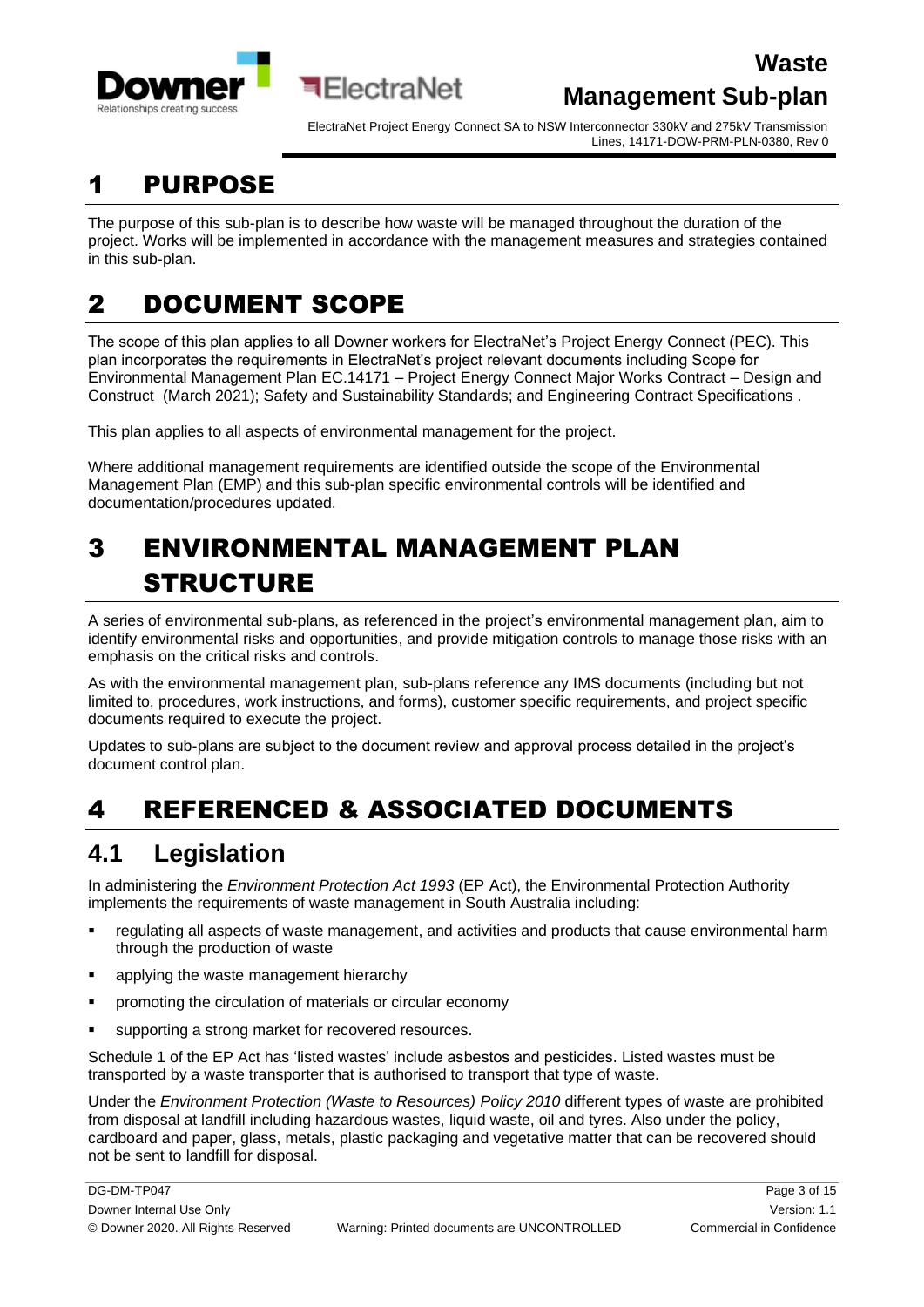

ElectraNet Project Energy Connect SA to NSW Interconnector 330kV and 275kV Transmission Lines, 14171-DOW-PRM-PLN-0380, Rev 0

Approval from SA Health will be required for the installation of wastewater treatment plant/s at the camp/s in accordance with the *South Australian Public Health (Wastewater) Regulations 2013 (SA)* and *On-site Wastewater Systems Code* (SA Health, 2013).

# <span id="page-3-0"></span>**4.2 Standards and Guidelines**

The standards and guidelines applicable to waste management are listed in the following table.

**Australian Standards and Guidance Material**

AS 1940 (2017) The storage and handling of flammable and combustible liquids

AS 4482.1 (2005) Guide to the investigation and sampling of sites with potentially contaminated soil, Part 1, Non-Volatile and Semi-Volatile Compounds

AS 4482.2 (1999) Guide to the investigation and sampling of sites with potentially contaminated soil, Part 2, Volatile **Substances** 

*Guidelines for the assessment and remediation of site contamination* (EPA South Australia, 2019)

*On-site Wastewater Systems Code* (SA Health, 2013)

*Waste Disposal Information Sheet: Current criteria for the classification of waste including Industrial and Commercial Waste (Listed) and Waste Soil* (EPA South Australia, 2010)

*Water Quality Guideline: Environmental management of dewatering during construction activities* (SA EPA, 2018)

# <span id="page-3-1"></span>**4.3 Downer Documents**

#### **DOWNER DOCUMENTS**

| <b>POLICIES</b>                                                   |                                                          |                                                |  |  |
|-------------------------------------------------------------------|----------------------------------------------------------|------------------------------------------------|--|--|
| DG-ZHAN-PO200                                                     | <b>Environmental Sustainability Policy</b>               |                                                |  |  |
| <b>PRINCIPLES</b>                                                 |                                                          |                                                |  |  |
| DG-ZH-PN002                                                       | 10 Environmental Principles                              |                                                |  |  |
| <b>PROCEDURES</b>                                                 |                                                          |                                                |  |  |
| DG-DM-PR003                                                       |                                                          | Operational Change Management Procedure        |  |  |
| DG-QA-PR003                                                       | Internal Audits Procedure                                |                                                |  |  |
| <b>DG-RM-PR003</b>                                                |                                                          | <b>Project Risk and Opportunity Management</b> |  |  |
| <b>DG-ZH-PR006</b>                                                | Incident Management Procedure                            |                                                |  |  |
| <b>DG-ZH-PR007</b>                                                | Zero Harm Performance Monitoring and Reporting Procedure |                                                |  |  |
| DG-ZH-PR116.1                                                     | <b>Inspections Procedure</b>                             |                                                |  |  |
| <b>STANDARDS</b>                                                  |                                                          |                                                |  |  |
| DG-HR-ST013                                                       | Training & Competency Management Standard                |                                                |  |  |
| DG-ZH-ST002                                                       | Legislative and Other Requirements Standard              |                                                |  |  |
| DG-ZH-ST013                                                       | Zero Harm Worker Consultation Standard                   |                                                |  |  |
| <b>DG-ZH-ST063</b>                                                | Waste Management Standard                                |                                                |  |  |
| DA-ZH-ST086                                                       | Asbestos Management                                      |                                                |  |  |
| <b>PROJECT SPECIFIC DOCUMENTS</b>                                 |                                                          |                                                |  |  |
| <b>PLANS</b>                                                      |                                                          |                                                |  |  |
| 14172B-DOW-PRM-PLN-0004<br><b>Quality Management Plan</b>         |                                                          |                                                |  |  |
| 14172B-DOW-PRM-PLN-0015<br>Emergency Preparedness Management Plan |                                                          |                                                |  |  |

Downer Internal Use Only **Network Contract Contract Contract Contract Contract Contract Contract Contract Contract Contract Contract Contract Contract Contract Contract Contract Contract Contract Contract Contract Contract** 

DG-DM-TP047 Page 4 of 15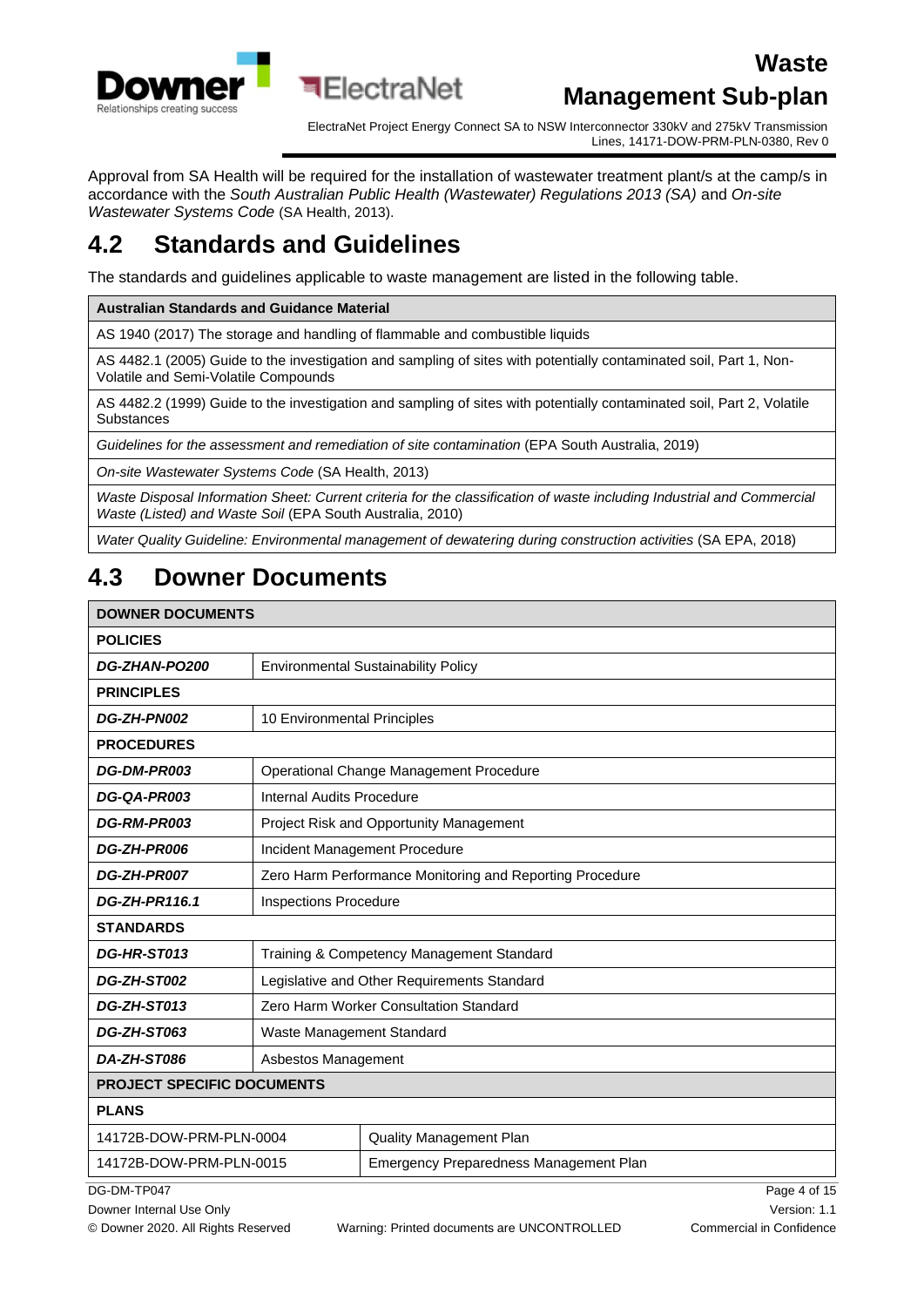



# **Management Sub-plan**

**Waste**

ElectraNet Project Energy Connect SA to NSW Interconnector 330kV and 275kV Transmission Lines, 14171-DOW-PRM-PLN-0380, Rev 0

| 14172B-DOW-PRM-PLN-0022 | Environmental Management Plan                           |
|-------------------------|---------------------------------------------------------|
| 14172B-DOW-PRM-PLN-0024 | Weed Pest and Disease Management Sub-plan               |
| 14172B-DOW-PRM-PLN-0025 | Biodiversity and Rehabilitation Management Sub-plan     |
| 14172B-DOW-PRM-PLN-0026 | Landholder Liaison Sub-plan                             |
| 14172B-DOW-PRM-PLN-0027 | Sedimentation, Erosion and Drainage Management Sub-plan |
| 14172B-DOW-PRM-PLN-0029 | Waterway Management Sub-plan                            |
| 14172B-DOW-PRM-PLN-0030 | Cultural Heritage Management Sub-plan                   |
| 14172B-DOW-PRM-PLN-0031 | Bush Fire Management Plan                               |
| 14172B-DOW-PRM-PLN-0032 | Safety Management Plan (Construction)                   |

## <span id="page-4-0"></span>**4.4 Approvals and Client Documents**

| <b>PROJECT APPROVALS AND CLIENT DOCUMENTS</b> |                                                                                                                                                                                    |  |  |
|-----------------------------------------------|------------------------------------------------------------------------------------------------------------------------------------------------------------------------------------|--|--|
| DA                                            | TBC                                                                                                                                                                                |  |  |
| <b>ECS</b>                                    | ElectraNet Section 3 - Engineering Contract Specification (December 2020)<br>Section 3.2a: Transmission Lines - Detailed Design<br>Section 3.2b: Transmission Lines - Construction |  |  |
| <b>SEMP</b>                                   | Scope for Environmental Management Plan EC.14171 - Project Energy Connect Major<br>Works Contract - Design and Construct (March 2021);                                             |  |  |
| S&S                                           | ElectraNet Safety and Sustainability Standards (October 2020)                                                                                                                      |  |  |

### <span id="page-4-1"></span>5 DEFINITIONS

The following terms are used in this document.

| CAZ Plans        | Construction Activity Zones (CAZ) include all ground disturbing activities, access routes and work<br>areas associated with the project including:                                             |  |  |  |
|------------------|------------------------------------------------------------------------------------------------------------------------------------------------------------------------------------------------|--|--|--|
|                  | new tracks, pads and facilities                                                                                                                                                                |  |  |  |
|                  | maintenance of existing access tracks including grading, widening or stabilisation<br>٠                                                                                                        |  |  |  |
|                  | areas of disturbance associated with demolition works.<br>٠                                                                                                                                    |  |  |  |
|                  | These designated CAZ will be available as spatial data and/or PDF maps for all workers.                                                                                                        |  |  |  |
| Downer<br>Worker | All individuals working for Downer as: employees, contingent labour hire, contractors,<br>subcontractors, apprentices, trainees, and work experience students.                                 |  |  |  |
| INX              | Zero Harm database used to record, investigate and follow-up events, including audits, hazards,<br>incidents, inspections, meetings, observations, risk assessments, reviews, and suggestions. |  |  |  |
| <b>NATA</b>      | National Association of Testing Authorities                                                                                                                                                    |  |  |  |
| <b>PCA Site</b>  | Location/s with potentially contaminating activities (PCA) such as Cultana Defence Area, ElectraNet<br>Substations and Switching Yards                                                         |  |  |  |
| <b>PCB</b>       | Polychlorinated biphenyl                                                                                                                                                                       |  |  |  |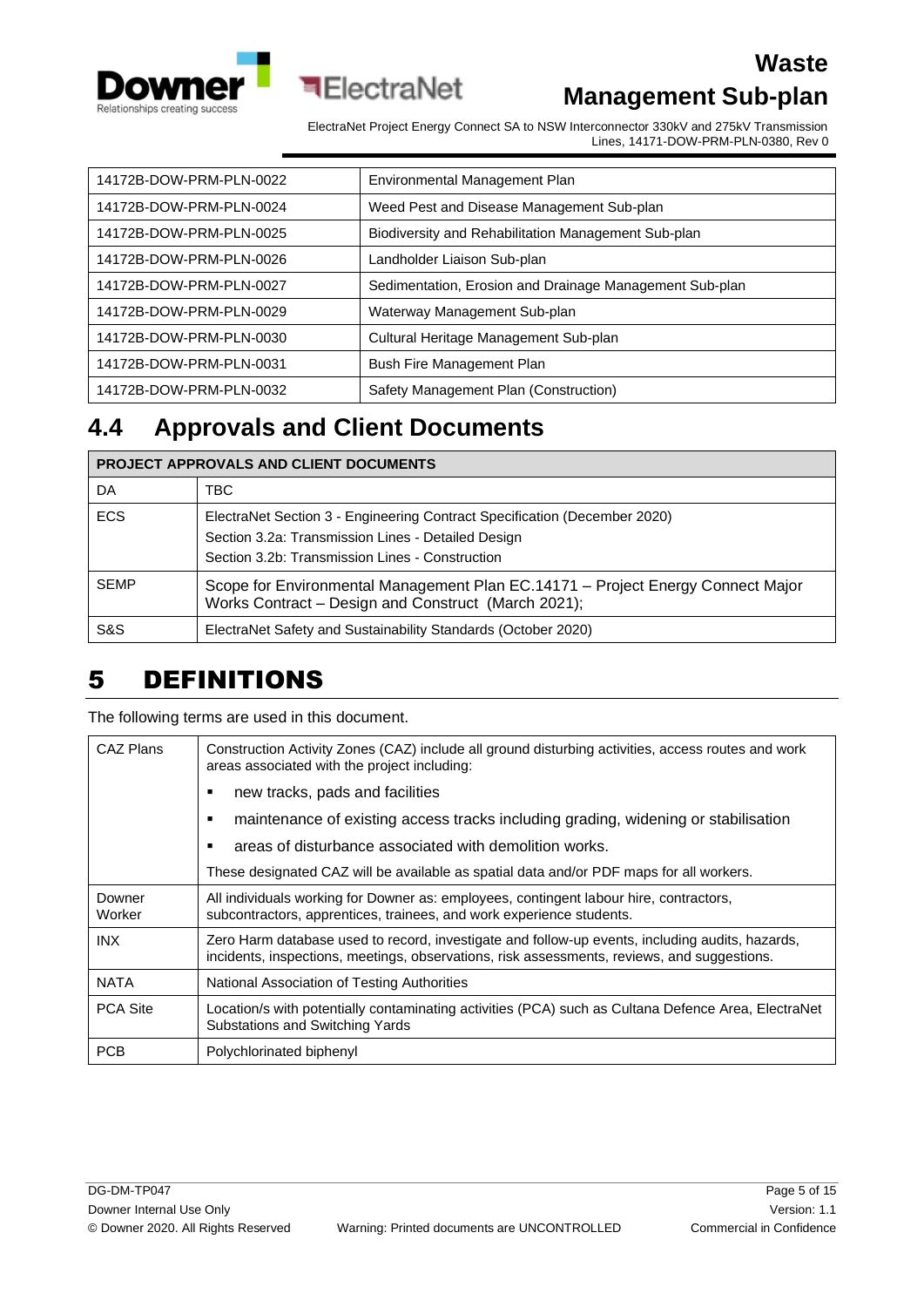

ElectraNet Project Energy Connect SA to NSW Interconnector 330kV and 275kV Transmission Lines, 14171-DOW-PRM-PLN-0380, Rev 0

# <span id="page-5-0"></span>6 WASTE SOURCES

For construction, the various types of waste that could be produced is detailed in the sections below.

#### <span id="page-5-1"></span>**6.1 General Sources**

During the project the following types of general solid and liquid waste could be generated:

**ElectraNet** 

| Sources of waste                        | <b>Project Activity</b>                                                                                                                      |  |  |
|-----------------------------------------|----------------------------------------------------------------------------------------------------------------------------------------------|--|--|
| General construction                    | Tower footings, land clearance for access and stringing tracks, substation and<br>ancillary infrastructure, laydown areas, construction camp |  |  |
| Spoil                                   | Excess excavated material                                                                                                                    |  |  |
| Potentially contaminated material       | Tower footings, land clearance for access and stringing tracks, substation and<br>ancillary infrastructure, laydown areas, construction camp |  |  |
| Clean fill material                     | Tower footings, land clearance for access and stringing tracks, substation and<br>ancillary infrastructure, laydown areas, construction camp |  |  |
| Vegetation and organic material         | Tower footings, land clearance for access and stringing tracks, substation and<br>ancillary infrastructure, laydown areas, construction camp |  |  |
| Waste water                             | Construction camp, concrete batching                                                                                                         |  |  |
| Waste concrete                          | Tower footings, substation and ancillary infrastructure                                                                                      |  |  |
| Conductor drums                         | Tower components, substation and ancillary infrastructure                                                                                    |  |  |
| Electrical conductors and<br>insulators | Tower components, substation and ancillary infrastructure                                                                                    |  |  |
| Steel                                   | Tower components, tower footings, substation and ancillary infrastructure                                                                    |  |  |
| Domestic waste                          | Construction camp waste / office waste                                                                                                       |  |  |
| Timber                                  | Tower footings, land clearance for access and stringing tracks, substation and<br>ancillary infrastructure, laydown areas, construction camp |  |  |
| Hazardous materials and<br>chemicals    | Tower footings, land clearance for access and stringing tracks, substation and<br>ancillary infrastructure, laydown areas, construction camp |  |  |

### <span id="page-5-2"></span>**6.2 Listed or Hazardous Wastes**

During the project the following types of listed or hazardous could be generated:

| <b>Types of waste</b>                       | <b>Examples</b>                                                                                                                                         |  |
|---------------------------------------------|---------------------------------------------------------------------------------------------------------------------------------------------------------|--|
| Sewerage                                    | Septic systems at camps and substations; and portaloos                                                                                                  |  |
| Waste hydrocarbons                          | Waste materials from onsite maintenance such as waste hydraulic oil, spent oil<br>filters and rags as well as clean-up of any spills                    |  |
| Waste chemicals                             | Waste chemicals                                                                                                                                         |  |
| <b>Empty containers</b>                     | Containers that may be contaminated with residue of hazardous substances<br>such as fuel and hydraulic oil, chemicals (including herbicides) and paints |  |
| Polychlorinated biphenyl (PCBs)             | To be confirmed as potential for oil filled plant in the substation to contain PCBs                                                                     |  |
| Sulphur Hexafluoride (SF <sub>6</sub> ) gas | Waste $SF_6$ from filling of circuit breakers                                                                                                           |  |
| <b>Tyres</b>                                | Waste tyres from onsite maintenance or damage                                                                                                           |  |
| Potentially contaminated materials          | Any materials, such as spoil, that has the potential to be contaminated such as<br>hydrocarbons and PCB's                                               |  |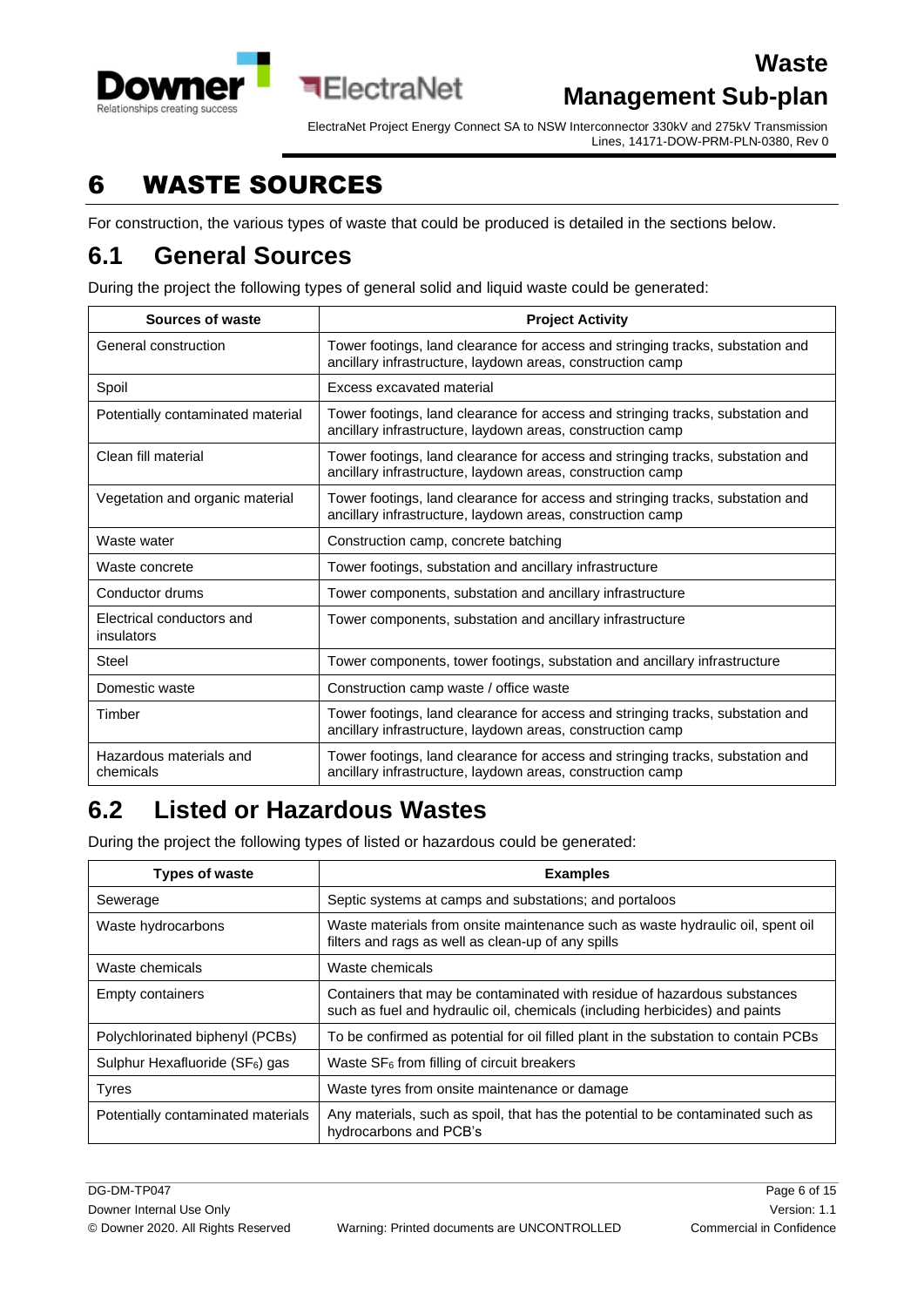

ElectraNet Project Energy Connect SA to NSW Interconnector 330kV and 275kV Transmission Lines, 14171-DOW-PRM-PLN-0380, Rev 0

# <span id="page-6-0"></span>7 CONSTRUCTION IMPACTS

Inappropriate handling and disposal of waste can impact on soil and water quality as well as lead to litter onsite and potentially offsite. Prior to commencing onsite works, the following will be considered for effective waste management:

- identification and classification of all waste streams
- assessment of waste streams based on the waste hierarchy
- waste segregation, handling and storage arrangements
- waste transport methods and disposal locations
- **•** permits/licenses required to store, transport or dispose of waste; and
- waste transporters and receiving facilities licenses.

# <span id="page-6-1"></span>8 WASTE MANAGEMENT

The following mitigation and control strategies will be undertaken to mitigate the potential impacts associated with waste.

# <span id="page-6-2"></span>**8.1 Waste Management Hierarchy**

The waste management hierarchy prioritises various waste management approaches. Under the hierarchy, avoiding waste generation is most preferable. Disposal of waste is the least preferable. Disposal should therefore only occur where other waste management options, such as recycling, are not possible.

In applying the waste management hierarchy, Downer seeks to:

- promote the best and safest use of recovered resources, and
- reduce the amount of waste going to landfill and ending up in our environment.

Implementation of the waste hierarchy for the Project is summarised in the Table below and detailed in the mitigation table.

|                        | Avoid          | The production of waste will be avoided through measures such as<br>effective ordering of supplies                                              |  |  |
|------------------------|----------------|-------------------------------------------------------------------------------------------------------------------------------------------------|--|--|
| <b>Most Preferable</b> | Reduce         | The production of waste will be reduced through measures such as<br>using best practice work methods to avoid materials and supplies<br>wastage |  |  |
| <b>AVOID</b>           | Reuse          | Where possible, potential waste streams will be reused onsite                                                                                   |  |  |
| <b>REDUCE</b>          |                | This will include use of excess soil and vegetation onsite for remediation                                                                      |  |  |
|                        |                | of disturbed areas (see next Section for details on surplus soil<br>management)                                                                 |  |  |
| <b>REUSE</b>           | Recycle        | Recycling of waste will be implemented through onsite separation of                                                                             |  |  |
| <b>RECYCLE</b>         |                | waste into appropriate bins and containers                                                                                                      |  |  |
| <b>RECOVER</b>         |                | The types of recycling to be implemented will include paper and<br>cardboard; metals; and containers.                                           |  |  |
| <b>TREAT</b>           | Recover        | Where possible, opportunities to recover energy from waste will be<br>identified                                                                |  |  |
| <b>DISPOSE</b>         | Treat          | Waste will be treated onsite, where appropriate                                                                                                 |  |  |
| Least Preferable       |                | This will include onsite treatment of sewerage waste from the camp                                                                              |  |  |
|                        | <b>Dispose</b> | Waste streams with no other effective use will be removed offsite for<br>disposal at a licensed waste disposal facility                         |  |  |
|                        |                | Table 1 - Implementation of the waste hierarchy                                                                                                 |  |  |

Downer Internal Use Only **Version: 1.1** Now the Use Only 1.1 No. 1.1 No. 1.1 No. 1.1 No. 1.1 No. 1.1 No. 1.1 No. 1.1 No. 1.1 No. 1.1 No. 1.1 No. 1.1 No. 1.1 No. 1.1 No. 1.1 No. 1.1 No. 1.1 No. 1.1 No. 1.1 No. 1.1 No. 1.1 N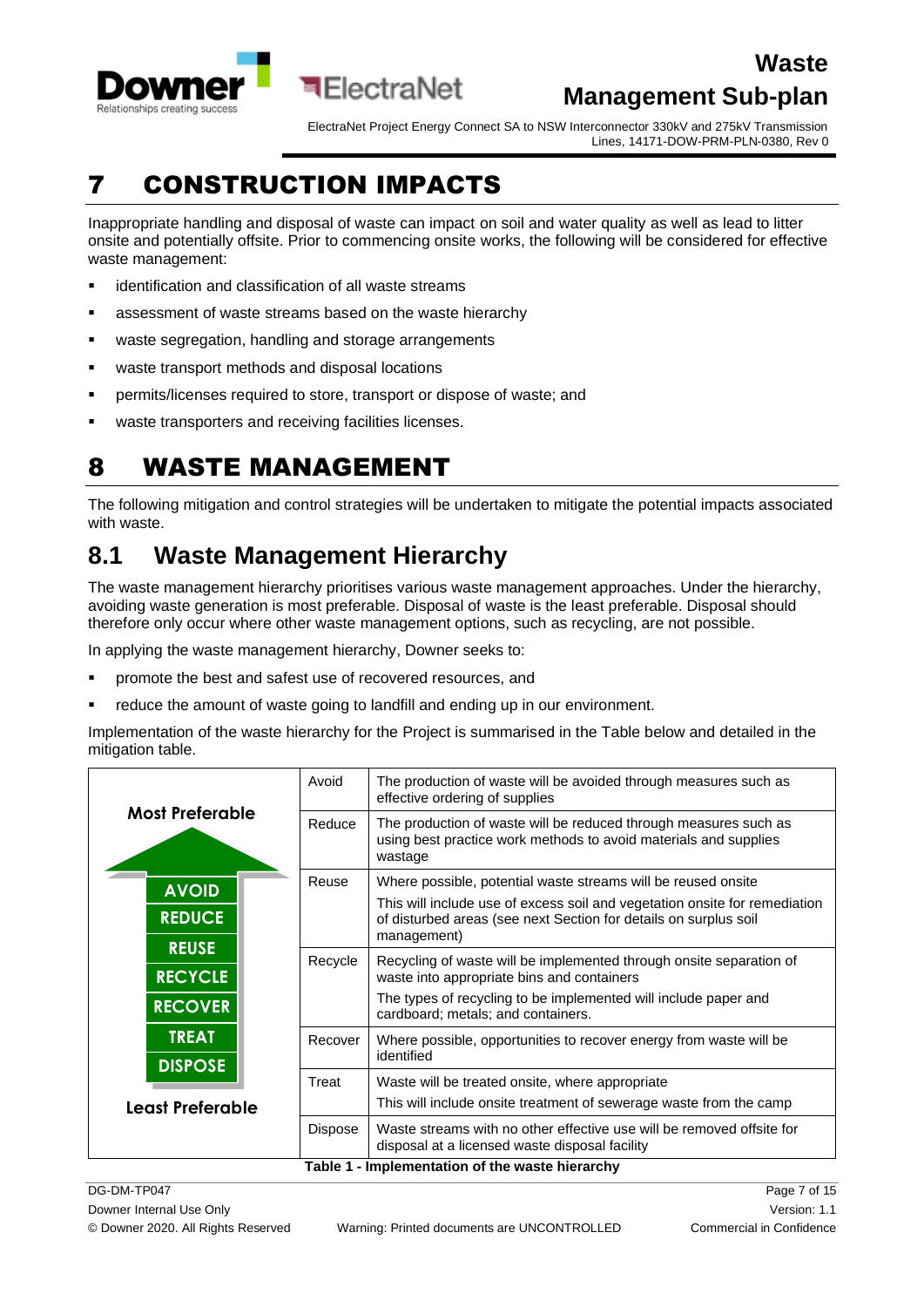

ElectraNet Project Energy Connect SA to NSW Interconnector 330kV and 275kV Transmission Lines, 14171-DOW-PRM-PLN-0380, Rev 0

# <span id="page-7-0"></span>**8.2 Storage and Disposal**

Waste storage facilities will be set-up at the camp, laydown and substation locations as required. This will include appropriate containers/bins for segregation and storage of different waste streams.

The types of waste to be segregated where there is an opportunity for recycling include:

**बElectraNet** 

- paper/cardboard
- wood (crates and pallets)
- plastics (drink containers refund)
- steel (rebar, bolt drums, tower components)
- **■** aluminium (conductor and earth wire/OPGW)
- concrete (concrete footings and concrete from sump)

Other waste, that cannot be reused or recycled, will be segregated for disposal such as:

- general waste: insulators; other waste packaging and containers that cannot be recycled; declared weeds with viable seeds will be securely bagged to prevent dispersal
- food waste in bins with lids/covers to discourage scavenging by fauna/pests and windblown litter
- tyres

Waste will be regularly removed from the project area by waste transporters to licensed waste disposal facilities. Records waste disposal to be kept and recorded into the Waste Register.

#### <span id="page-7-1"></span>**8.2.1 Contaminated Waste**

Listed/hazardous wastes will be stored in designated and bunded areas at least 50 m from drainage lines or watercourses. Spill kit located at listed/hazardous wastes storage area. A SDS will be available for each waste type. Types of listed/hazardous waste may include:

- containers (oil filters, chemical containers)
- waste hydraulic oil and rags
- waste chemicals
- contaminated waste (spill clean-up)

A waste transporter that is authorised to transport the type of listed/hazardous waste will be engaged to transport the waste a licensed waste disposal facility. Electronic copies of waste tracking/disposal forms will be kept throughout the project and provided to ElectraNet on request.

#### <span id="page-7-2"></span>**8.2.2 Wastewater**

Septic and other wastewater treatment plant/s will be installed and operated at the Morgan camp in accordance with the *South Australian Public Health (Wastewater) Regulations 2013 (SA)* and *On-site Wastewater Systems Code* (SA Health, 2013). Following the completion of the works, temporary wastewater treatment systems will be decommissioned and removed from site.

#### <span id="page-7-3"></span>**8.2.3 Concrete Washout Pits**

After each foundation pour there will be excess concrete left within the concrete truck agitator. This waste concrete will be returned to the batching plants. However smaller amounts of concrete on the concrete truck chutes will be washed out onsite using one of the following processes:

#### *1000L IBC Washout*

lower the chute over the IBC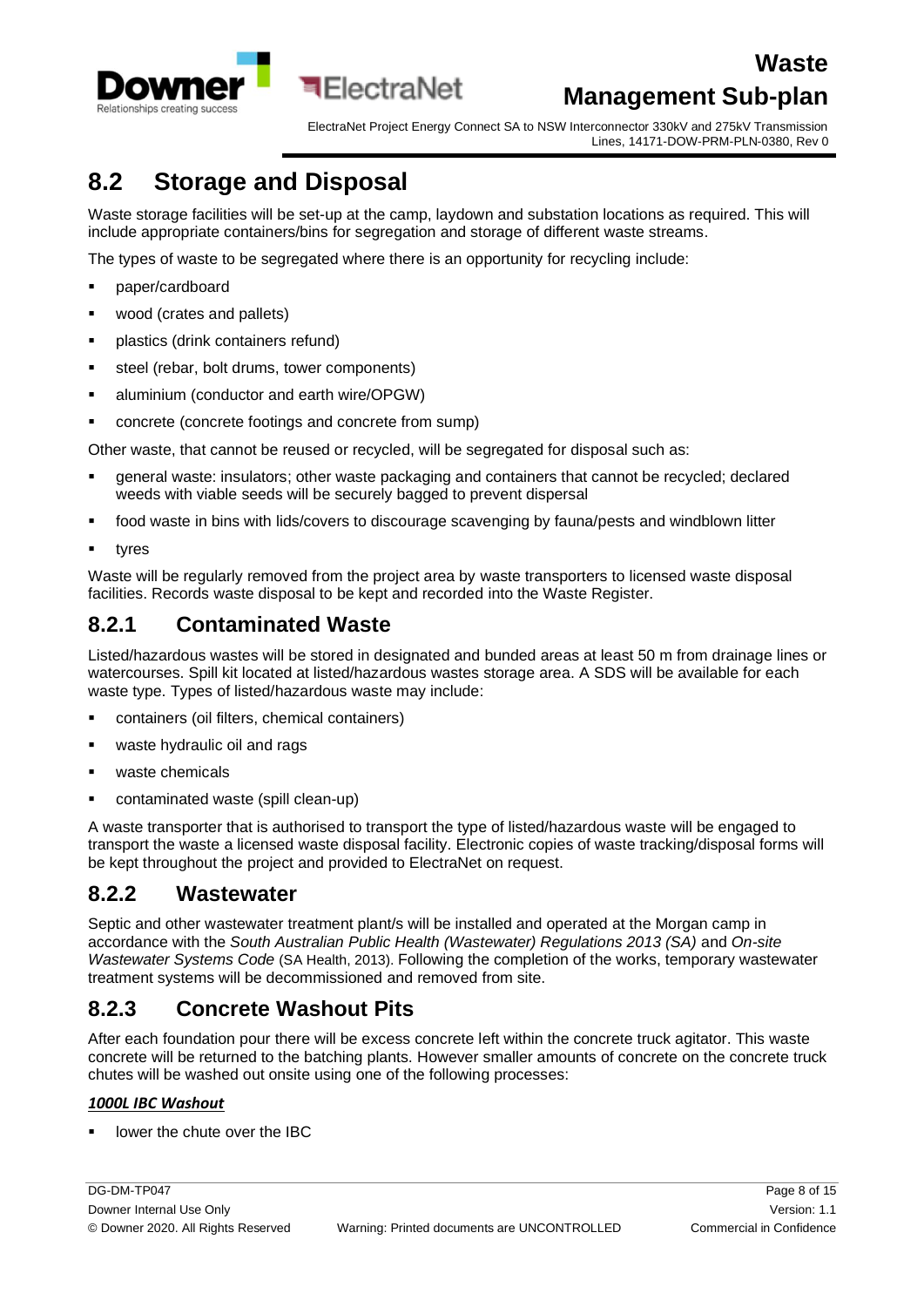

ElectraNet Project Energy Connect SA to NSW Interconnector 330kV and 275kV Transmission Lines, 14171-DOW-PRM-PLN-0380, Rev 0

- wipe then wash off the concrete on the chute using water and direct all waste concrete into the dedicated receptacle
- concrete allowed to dry within the concrete disposal sump

The dedicated waste concrete IBC's will be strategically placed along the transmission line corridor (approximately every five structures). These IBC's will be utilised for waste concrete until they are ½ full and left for the concrete to cure and excess water to evaporate. No other wastes to be placed into the dedicated waste concrete IBC's.

The ½ full IBC's will be transported back to the Yard and stockpiled till there are enough waste concrete IBC's for a load to be organised to an approved re-use or recycling company.

#### *Concrete Disposal Sumps*

Where IBC's are unavailable concrete on the concrete truck chutes will be washed off into a concrete disposal sump as per the following process:

- lower the chute over the concrete disposal sump
- wipe then wash off the concrete on the chute using water
- concrete allowed to dry within the concrete disposal sump

The concrete disposal sumps will be established approximately every five structures along the line. These sumps will comprise of an approximately 3m x 3m and 0.5m deep excavation located within the Construction Activity Zone. The concrete disposal sumps will be lined with plastic. No other wastes to be placed in concrete washout pits.

Concrete washout pits will be emptied when they are full and/or no longer required for construction and the concrete has dried. All concrete waste will be removed offsite for reuse or disposal at a licensed waste disposal facility. All concrete washout pits will be decommissioned and remediated following the completion of the works as part of the rehabilitation works.

#### <span id="page-8-0"></span>**8.3 Dewatering**

Dewatering will be undertaken in accordance with the *DA-ZH-ST064 Soil and Water Management Standard*. Prior to dewatering, the water in from open excavations, the water will be tested for pH, using pH test strips, and turbidity, using a turbidity tube.

The pH and turbidity levels will determine if the water is suitable for pumping out or if further controls are required prior to dewatering. The dewatering discharge limits for south central Australia are 6.5-9.0 pH units and 50 mg/L or 150 NTU for and turbidity. Management measures for high levels of turbidity may include passing water through a filtration system such as a filter tube. Management measures for pH may include increasing pH levels through the addition of lime.

A *DA-ZH-FM064.1 Dewatering Permit* will be developed and authorised by the Environmental Advisor and Supervisor prior to commencing dewatering. During dewatering, the water will be pumped onto an area adjoining to the construction activity zone while minimising the potential for erosion (i.e. onto grassed/ vegetated/rocky area where possible). Water from dewatering will not be pumped directly into a waterway or drainage line and must be in accordance with 5.13 Safety and Sustainability Standard 9.28 – Water Management

Details on the management of water or other liquids with a bunded area is provided in the sedimentation, erosion and drainage management sub-plan.

# <span id="page-8-1"></span>**8.4 Surplus Spoil and Soil Management**

Surplus spoil will be generated during the excavation of foundations and excess subsoil may be generated from levelling of construction areas. Where possible, excess spoil or surplus subsoil will be reused on the same land parcel as it originated. Excess spoil may be spread on permanently cleared land as follows:

▪ permanent Structure Pads – up to 100mm deep underneath the structure on the permanent pad. Spoil should be contoured away from the centre of the tower to avoid pooling water. Centre height should not

DG-DM-TP047 Page 9 of 15 Downer Internal Use Only **New York Contract Contract Contract Contract Contract Contract Contract Contract Contract Contract Contract Contract Only Version: 1.1**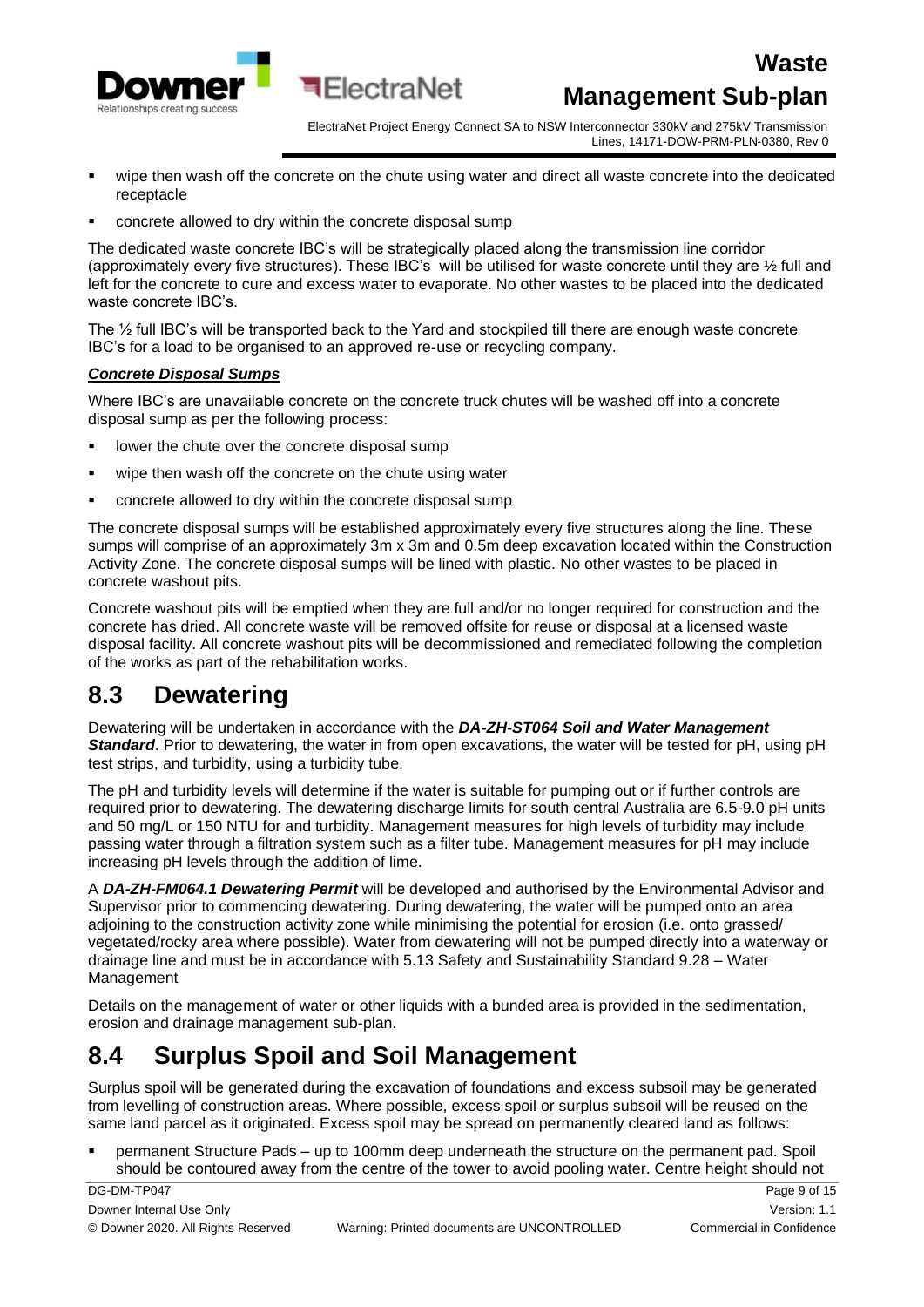

ElectraNet Project Energy Connect SA to NSW Interconnector 330kV and 275kV Transmission Lines, 14171-DOW-PRM-PLN-0380, Rev 0

exceed 250mm. Contractor should consider the use of geofabric as a way of stabilising the spoil under the tower to avoid the risk of erosion

- spurs to tower locations up to 100mm deep
- local access stacks depth and frequency to be determined by contractor.

The spoil shall be suitable for the task to be undertaken and must meet the physical characteristics of the waste fill criteria (ie. consisting of clay, concrete, rock, sand, soil or other inert mineralogical matter in pieces not exceeding 100millimetres in length) and must comply with the Mining Act 1971 and Environmental Protection Act 1993.

Any excess spoil required for the ongoing upgrade of access tracks shall be stored on previously cleared areas and shall be removed once work are complete on that parcel of land. A risk assessment shall be undertaken in consultation with ElectraNet's Environmental Advisor to determine appropriate storage location. Land will be remediated, to the condition it was before the storage of spoil, as soon as possible after the removal of the spoil.

Spoil generated during construction **must not** be spread on temporary clearance areas, including but not limited to:

- structure pad CAZ, other than permanent structure pad
- stringing tracks
- laydown areas
- staging areas

#### <span id="page-9-0"></span>**8.4.1 Disposal of Excess Spoil**

Spoil is not to be transferred between different land titles without the consent of each landholder and ElectraNet. If spoil is to be transferred between different land titles it must meet the waste fill criteria (as defined in Part 1 of the Environmental Protection Regulations).

Where there are no beneficial reuse options on the same land parcel available, the following will be implemented for the following sites:

- 1. Non-Potentially Contaminating Activities (PCA) Sites:
	- Surplus spoil <100 tonnes from a given land parcel can be provided to adjoining landholders, without the need for sampling, testing, analysis and waste characterisation.

Note disposal to a landfill can be negotiated with local, licensed facilities without the need for a Waste Classification Report.

• Surplus Spoil >100 tonnes from a given land parcel can be provided to adjoining landholders however sampling, testing, analysis and waste characterisation is required.

Note disposal to a landfill will require a Waste Classification Report to be supplied.

- 2. Potentially Contaminating Activity Site
	- All surplus spoil must be sampled, tested, analysed and characterised in accordance with Waste Disposal Information Sheet: Current criteria for the classification of waste including Industrial and Commercial Waste (Listed) and Waste Soil (EPA South Australia, 2010) and taken offsite for disposal at a suitably licensed landfill (irrespective of mass/volume) with a supplied Waste Classification Report.

Further Information on testing of potentially contaminated materials is provided in the following section.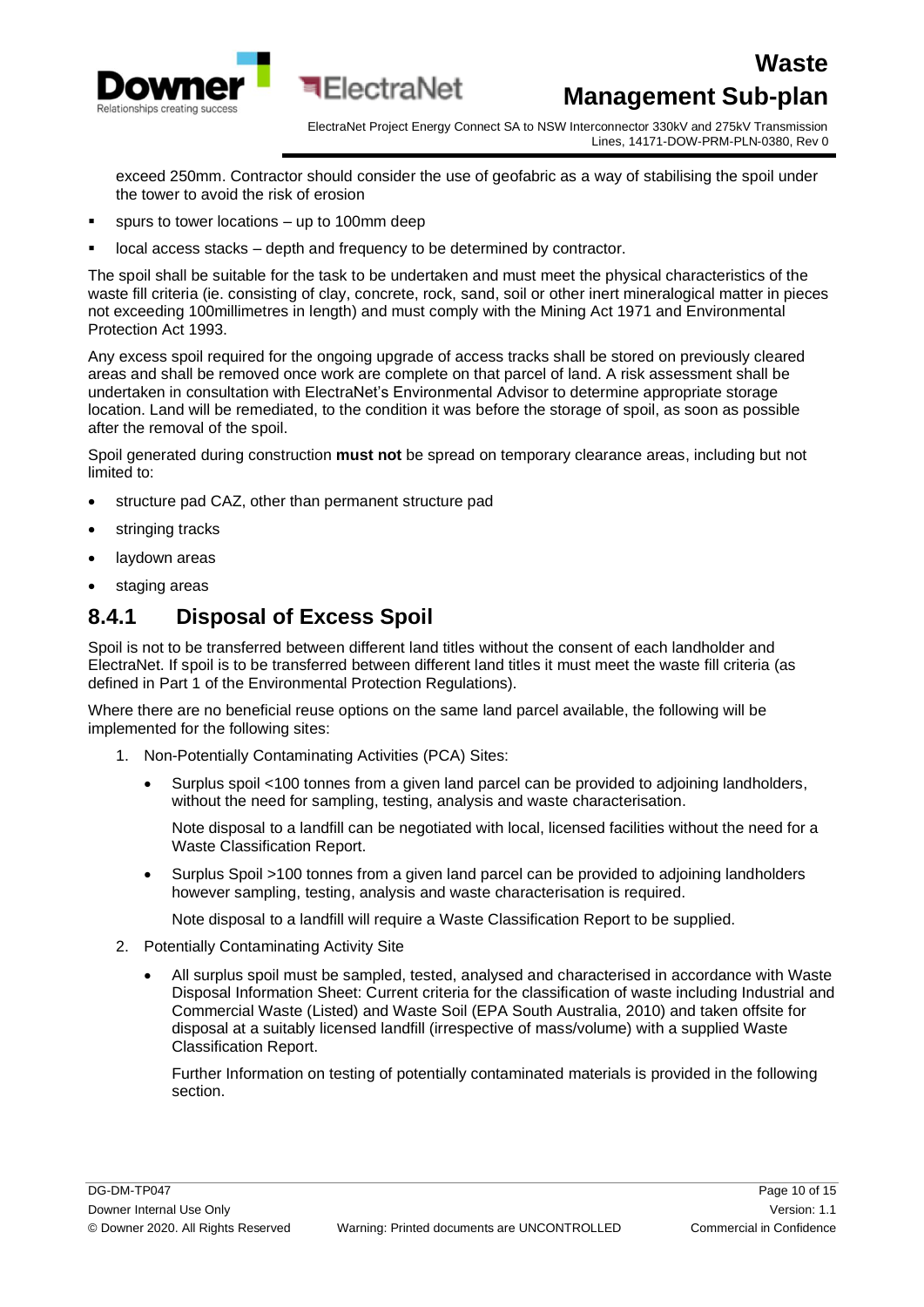

ElectraNet Project Energy Connect SA to NSW Interconnector 330kV and 275kV Transmission Lines, 14171-DOW-PRM-PLN-0380, Rev 0

# <span id="page-10-0"></span>**8.5 Potentially Contaminated Materials**

For any potentially contaminated materials, the following will be implemented in accordance with AS 4482.1 and AS 4482.2 and *Guidelines for the assessment and remediation of site contamination* (EPA South Australia, 2019):

- sample: Collect samples from stockpiled material.
- test: Samples sent to a NATA accredited laboratory and tested for contaminated waste criteria in accordance with the *Waste Disposal Information Sheet: Current criteria for the classification of waste including Industrial and Commercial Waste (Listed) and Waste Soil* (EPA South Australia, 2010). Soil must not to be removed from site until results are available.
- **•** analysis: Results will be assessed by a suitably qualified person and classified appropriately.
- **•** transport and disposal: A licenced waste transporter will be engaged to transport all contaminated materials with Waste Tracking Certificates (WTCs) generated. All contaminated materials to be disposed at an appropriately licenced waste facility.

### <span id="page-10-1"></span>**8.6 Training and Awareness**

Downer recognises the importance of employee training and induction, and the critical role it plays in supporting the safe and environmentally responsible conduct of project operations. All personnel must be fully informed of their specific environmental obligations and are suitably trained and competent to undertake works in accordance with ElectraNet and Downer requirements.

The site induction for all staff, sub-contractors and visitors will include waste management.

#### <span id="page-10-2"></span>**8.7 Mitigation and Management Measures**

The following table outlines the mitigation and management measures that will be implemented as far as practicable throughout the project to prevent potential impacts of waste.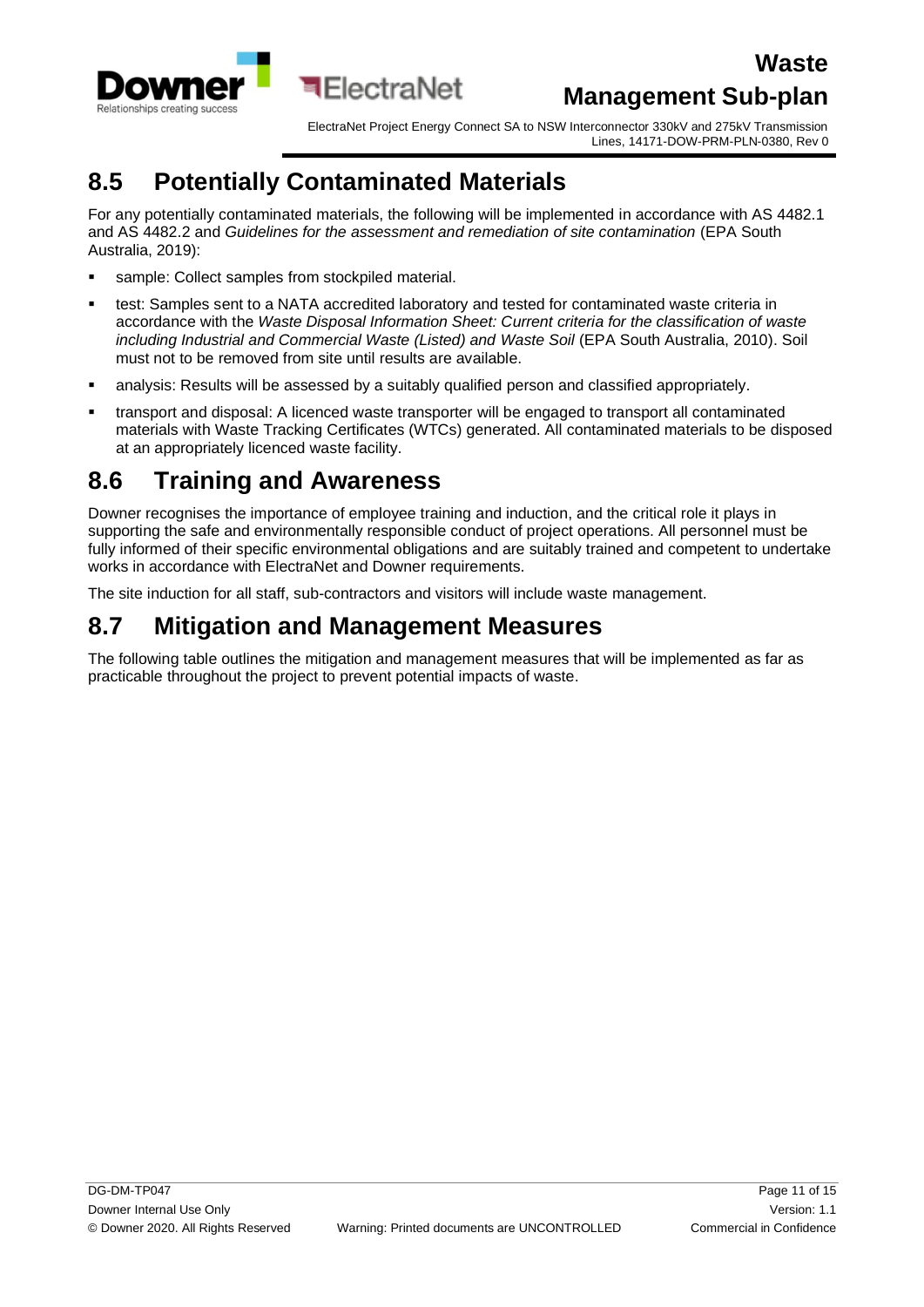



ElectraNet Project Energy Connect SA to NSW Interconnector 330kV and 275kV Transmission Lines, 14171-DOW-PRM-PLN-0380, Rev 0

| <b>Ref</b>             | <b>Mitigation Strategy</b>                                                                                                                                                                                                          | Location /<br><b>Activity</b>          | <b>Downer</b><br><b>Procedure</b>  | <b>Responsibility</b>                               | <b>Management Measure &amp; Monitoring of Controls</b>                                                                                                                                                                                                                                                                                                                                                                                                                                                                     |  |  |  |
|------------------------|-------------------------------------------------------------------------------------------------------------------------------------------------------------------------------------------------------------------------------------|----------------------------------------|------------------------------------|-----------------------------------------------------|----------------------------------------------------------------------------------------------------------------------------------------------------------------------------------------------------------------------------------------------------------------------------------------------------------------------------------------------------------------------------------------------------------------------------------------------------------------------------------------------------------------------------|--|--|--|
|                        | <b>Pre-execution Phase</b>                                                                                                                                                                                                          |                                        |                                    |                                                     |                                                                                                                                                                                                                                                                                                                                                                                                                                                                                                                            |  |  |  |
| <b>SEMP</b>            | Approval from the SA Department of Health for<br>approval of installation of wastewater treatment<br>plant/s.                                                                                                                       | Planning<br>Phase                      | This sub-plan                      | Environmental<br>Advisor                            | Approval from SA Department of Health in accordance with<br>South Australian Public Health (Wastewater) Regulations 2013<br>and On-site Wastewater Systems Code will be obtained prior<br>to installation of wastewater treatment plant/s.                                                                                                                                                                                                                                                                                 |  |  |  |
| <b>SEMP</b>            | Removal and disposal of all rubbish and wastes on<br>the easement at the commencement of<br>construction, even where the rubbish or waste is<br>historical waste resulting from landholder activities<br>or illegally dumped waste. | Prior to<br>commencing<br>onsite       | This sub-plan                      | Construction<br>Manager                             | Prior to undertaking the works, any rubbish and wastes on the<br>easement will be removed for disposal at an appropriate waste<br>disposal facility.                                                                                                                                                                                                                                                                                                                                                                       |  |  |  |
| S&S                    | Develop, implement, monitor and review a<br>documented process or management plan that<br>controls all aspects of the management of waste in<br>accordance with applicable legislation and good<br>practice.                        | Prior to<br>commencing<br>onsite       | This sub-plan                      | Environmental<br>Advisor                            | This sub-plan has been developed to include:<br>a risk assessment process<br>identification of activities resulting in waste production<br>$\blacksquare$<br>identification and management of all waste types and<br>$\blacksquare$<br>streams in accordance with the hierarchy of waste<br>detailing testing, treatment and disposal arrangements<br>describe surplus soil and liquid wastes are managed and<br>documented<br>detailing assurance measures for verifying appropriate<br>licencing of receiving facilities |  |  |  |
| <b>SEMP</b>            | All personnel must be fully informed of their specific<br>environmental obligations.<br>Site personnel inductions to include appropriate<br>storage (including separation) and disposal/<br>recycling of waste.                     | Prior to<br>commencing<br>works onsite | Project Induction                  | Construction<br>Manager<br>Environmental<br>Advisor | All personnel are required to undertake the Project Induction<br>which includes waste management prior to commencement<br>onsite.                                                                                                                                                                                                                                                                                                                                                                                          |  |  |  |
| <b>Execution Phase</b> |                                                                                                                                                                                                                                     |                                        |                                    |                                                     |                                                                                                                                                                                                                                                                                                                                                                                                                                                                                                                            |  |  |  |
| <b>SEMP</b>            | Ensure wastes are minimised.                                                                                                                                                                                                        | Throughout<br>the works                | DA-ZH-ST063<br>Waste<br>Management | Construction<br>Manager                             | Wastes will be minimised through measures such as effective<br>ordering of supplies.<br>Where possible wastes will be reused such as spoil and green<br>waste will be used for remediation of disturbed areas;<br>conductor drums and any excess supplies will be returned to<br>supplier or used on other projects.                                                                                                                                                                                                       |  |  |  |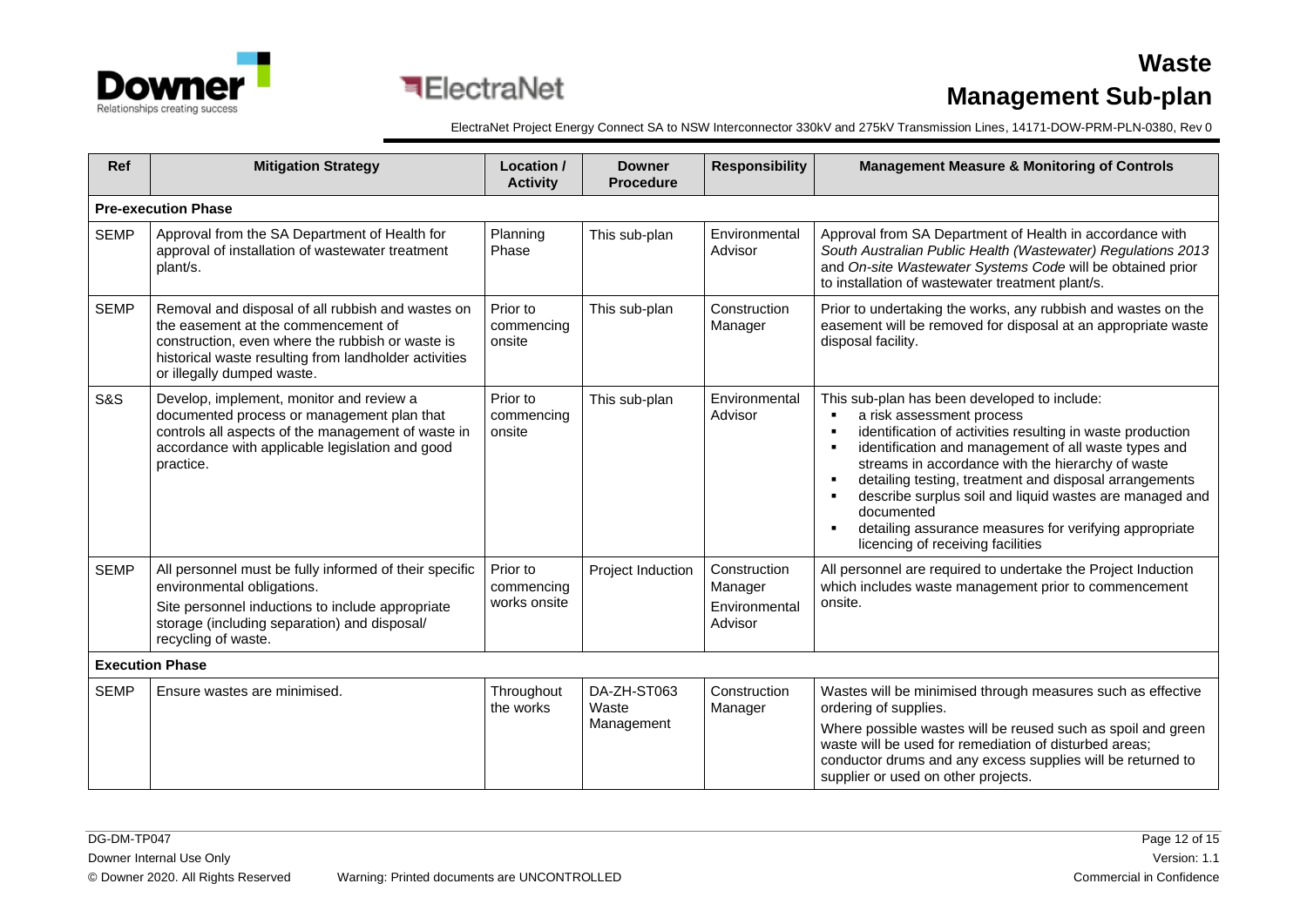

ElectraNet Project Energy Connect SA to NSW Interconnector 330kV and 275kV Transmission Lines, 14171-DOW-PRM-PLN-0380, Rev 0

| <b>Ref</b>  | <b>Mitigation Strategy</b>                                                                                                                                                                                | Location /<br><b>Activity</b> | <b>Downer</b><br><b>Procedure</b>                                                               | <b>Responsibility</b>                               | <b>Management Measure &amp; Monitoring of Controls</b>                                                                                                                                                                                                                                                                                                                                                                                                                                                                                                                                                                                                                                                                                                                                                                                                                                                                                                                                                                                                                    |
|-------------|-----------------------------------------------------------------------------------------------------------------------------------------------------------------------------------------------------------|-------------------------------|-------------------------------------------------------------------------------------------------|-----------------------------------------------------|---------------------------------------------------------------------------------------------------------------------------------------------------------------------------------------------------------------------------------------------------------------------------------------------------------------------------------------------------------------------------------------------------------------------------------------------------------------------------------------------------------------------------------------------------------------------------------------------------------------------------------------------------------------------------------------------------------------------------------------------------------------------------------------------------------------------------------------------------------------------------------------------------------------------------------------------------------------------------------------------------------------------------------------------------------------------------|
| <b>SEMP</b> | Excess soil removed from site to landfill, or for<br>reuse at another site, will be undertaken in<br>accordance with SA EPA regulatory requirements,<br>such as a Waste Soil Assessment on surplus soils. | Throughout<br>the works       | DA-ZH-ST063<br>Waste<br>Management                                                              | Environmental<br>Advisor                            | See Section 8.4 for details for details on management of<br>surplus soils and spoil from excavations including sampling,<br>testing, analysis, transport and disposal of potentially<br>contaminated materials.                                                                                                                                                                                                                                                                                                                                                                                                                                                                                                                                                                                                                                                                                                                                                                                                                                                           |
| <b>SEMP</b> | Ensure wastes are segregated with appropriate<br>storage strategies. Co-mingling of recyclable<br>wastes must not occur.                                                                                  | Throughout<br>the works       | DA-ZH-ST063<br>Waste<br>Management<br>DA-ZH-FM116.9<br>Environmental<br>Inspection<br>Checklist | Construction<br>Manager<br>Environmental<br>Advisor | Waste storage facilities will be set-up at the camp, laydown<br>and substation locations as required. This will include<br>appropriate containers/bins for segregation and storage of<br>different waste streams.<br>Types of waste to be segregated where there is an opportunity<br>for recycling of the materials:<br>paper/cardboard<br>wood (crates and pallets)<br>$\blacksquare$<br>plastics (drink containers refund)<br>steel (rebar, bolt drums, tower components)<br>aluminium (conductor and earth wire/OPGW)<br>concrete (concrete footings and concrete from sump)<br>$\blacksquare$<br>Other waste, that cannot be reused or recycled, will be<br>segregated for disposal such as:<br>general waste: insulators; other waste packaging and<br>containers that cannot be recycled; declared weeds with<br>viable seeds will be securely bagged to prevent dispersal<br>food waste in bins with lids/covers to discourage<br>scavenging by fauna/pests and windblown litter<br>Inspection of waste management through Environmental<br>Inspection Checklist. |
| <b>SEMP</b> | Segregate listed/hazardous wastes from other<br>waste streams and ensure tracking of requirements<br>are met.                                                                                             | Throughout<br>the works       | DA-ZH-ST063<br>Waste<br>Management                                                              | Construction<br>Manager<br>Environmental<br>Advisor | Listed/hazardous wastes will be stored in designated and<br>bunded areas at least 50 m from drainage lines or<br>watercourses. This will include:<br>containers (oil filters, chemical containers)<br>п<br>waste hydraulic oil and rags<br>$\blacksquare$<br>waste chemicals<br>п.<br>contaminated waste (spill clean-up)<br>Spill kit located at listed/hazardous wastes storage area. A<br>SDS will be available for each waste type.                                                                                                                                                                                                                                                                                                                                                                                                                                                                                                                                                                                                                                   |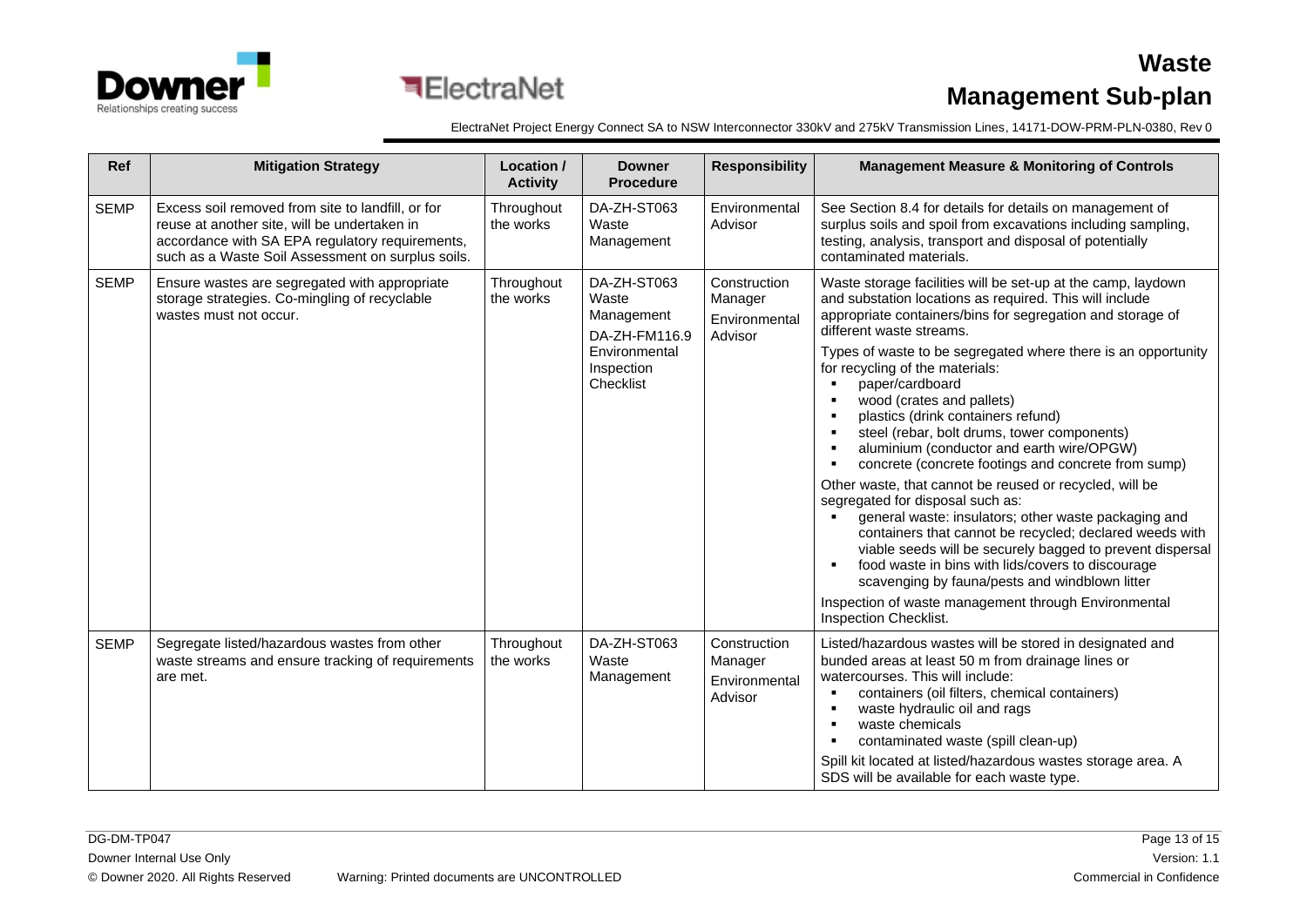

ElectraNet Project Energy Connect SA to NSW Interconnector 330kV and 275kV Transmission Lines, 14171-DOW-PRM-PLN-0380, Rev 0

| <b>Ref</b>     | <b>Mitigation Strategy</b>                                                                                                       | Location /<br><b>Activity</b>    | <b>Downer</b><br><b>Procedure</b>                                     | <b>Responsibility</b>                               | <b>Management Measure &amp; Monitoring of Controls</b>                                                                                                                                                                                                                                                                                                               |  |  |
|----------------|----------------------------------------------------------------------------------------------------------------------------------|----------------------------------|-----------------------------------------------------------------------|-----------------------------------------------------|----------------------------------------------------------------------------------------------------------------------------------------------------------------------------------------------------------------------------------------------------------------------------------------------------------------------------------------------------------------------|--|--|
|                |                                                                                                                                  |                                  |                                                                       |                                                     | A waste transporter will be engaged that is authorised to<br>transport the type of listed/hazardous waste to a licensed<br>waste disposal facility.                                                                                                                                                                                                                  |  |  |
| <b>SEMP</b>    | Mixing of soil types to be avoided (i.e.<br>contaminated/non-contaminated)                                                       | Throughout<br>the works          | DA-ZH-ST063<br>Waste<br>Management                                    | Environmental<br>Advisor                            | Contaminated or potentially contaminated soil will be<br>stockpiled and managed separately to non-contaminated soil.<br>Management of contaminated soil in accordance with Section<br>8.4.                                                                                                                                                                           |  |  |
| <b>SEMP</b>    | Regularly remove all wastes from the project site.<br>Dispose of wastes to duly authorised landfills or<br>recycling facilities. | Throughout<br>the works          | DA-ZH-ST063<br>Waste<br>Management                                    | Construction<br>Manager                             | Regular removal of waste from the project area by waste<br>transporters to licensed waste disposal facility.<br>Records waste disposal to be kept and recorded into the<br>Waste Register.                                                                                                                                                                           |  |  |
| <b>SEMP</b>    | Ensure that procedures are in place should any<br>asbestos or asbestos containing material be<br>encountered.                    | Throughout<br>the works          | DA-ZH-ST086<br>Asbestos<br>Management<br>Safety<br>Management<br>Plan | Zero Harm<br>Manager                                | Asbestos and asbestos containing materials will be removed<br>and transported in accordance with the licensing and<br>permitting requirements under the Environment Protection Act<br>1993.<br>Further information on asbestos management is detailed in the<br>Safety Management Plan.                                                                              |  |  |
| <b>SEMP</b>    | Work areas to be maintained in a neat and orderly<br>manner.                                                                     | Ongoing<br>throughout<br>works   | DA-ZH-FM116.9<br>Environmental<br>Inspection<br>Checklist             | Environmental<br>Advisor                            | Ongoing housekeeping of works sites including waste<br>management.<br>Inspection of waste management through Environmental<br>Inspection Checklist.                                                                                                                                                                                                                  |  |  |
| <b>S&amp;S</b> | All environmental incidents and hazards identified<br>during the project must be recorded, reported and<br>managed effectively.  | Ongoing<br>throughout<br>project | <b>INX</b>                                                            | Construction<br>Manager<br>Environmental<br>Advisor | All environmental incidents and hazards will be verbally<br>reported to ElectraNet within 1 hour of identification outlining<br>factual information.<br>An investigation report from INX will be provided to ElectraNet<br>within 24 hours.<br>Environmental incidents and hazards will be reported through<br>ElectraNet's online Incident Management System (IMS). |  |  |
|                | <b>Post-execution Phase</b>                                                                                                      |                                  |                                                                       |                                                     |                                                                                                                                                                                                                                                                                                                                                                      |  |  |
| <b>SEMP</b>    | All wastes will be removed from site at the<br>completion of the project                                                         | Project area                     | DA-ZH-ST063<br>Waste<br>Management                                    | Site Manager                                        | Following completion of works, inspection of the works area for<br>waste through the Post Construction Checklist.                                                                                                                                                                                                                                                    |  |  |